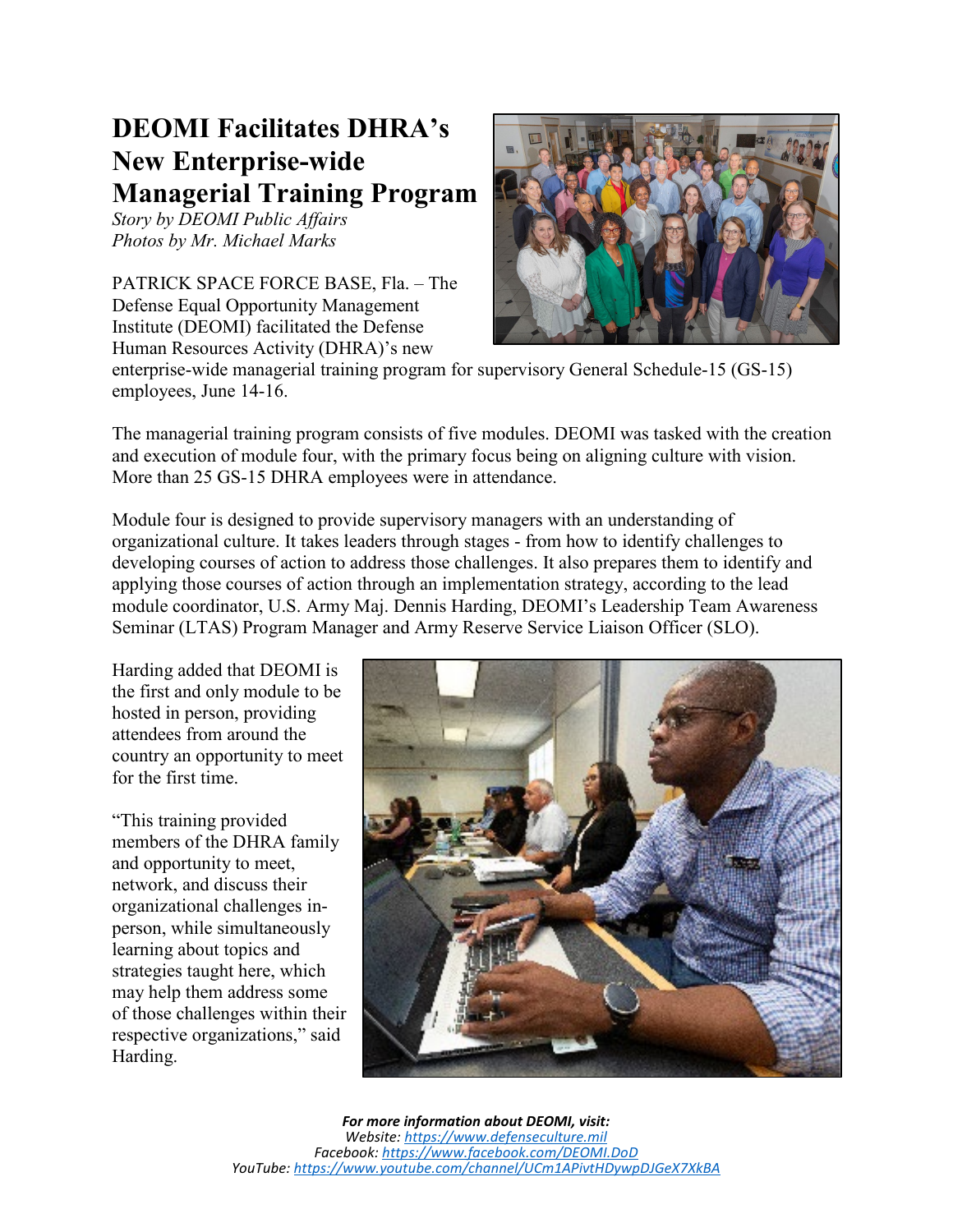

In addition to meeting each other, attendees had an opportunity to hear from DHRA's senior leadership directly. DHRA Deputy Director, Jeffrey Register, kicked off the training here at DEOMI. While here, he met with DEOMI's Commandant, U.S. Navy Capt. Delmy Robinson, and key DEOMI leaders. Register also received a tour of the facility and was briefed on DEOMI's many functions and capabilities.



Expanding on DEOMI's functions and capabilities, Harding said this module will help attendees: identify the complexities and challenges with managing organizational culture; explore how socialization builds internalization of values and commitment; create measurable goals for harassment prevention and response strategies; develop strategic objectives leveraging Diversity, Equity, and Inclusion (DEI) to create a sense of belonging; and implement an action plan that aligns culture with vision.



On the last day of training, DHRA's Director, William Booth, made a virtual address to attendees. In this address, he mentioned that there are two types of leaders – influential and positional.

"The two are not incompatible," said Booth.

Booth elaborated on the differences and similarities of these to leadership styles, referencing his own